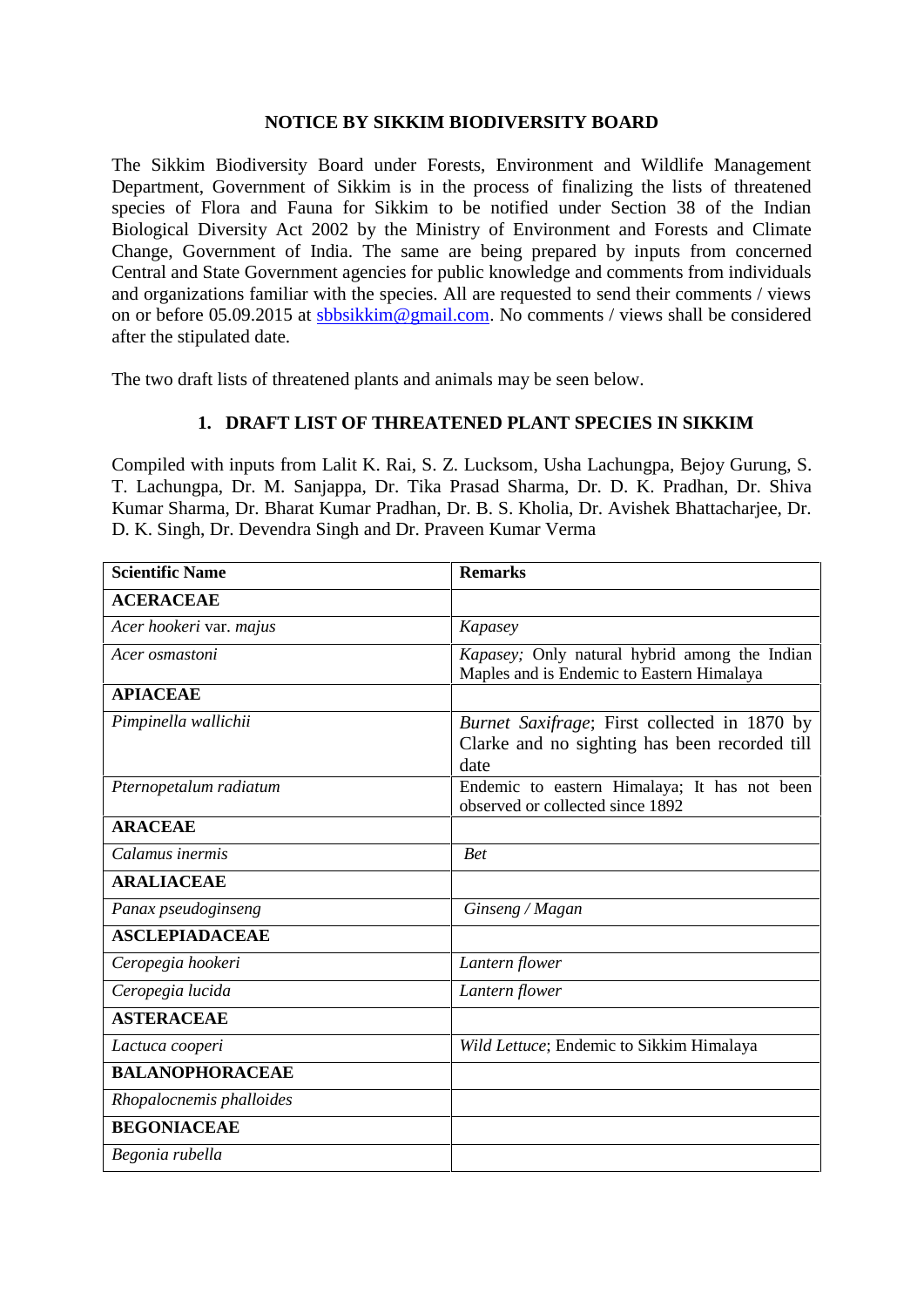| Begonia satrapis                        |                                                                                        |
|-----------------------------------------|----------------------------------------------------------------------------------------|
| Begonia scutata                         |                                                                                        |
| <b>CARYOPHYLLACEAE</b>                  |                                                                                        |
| Arenaria thangoensis                    | Endemic to Sikkim; The taxon has not been<br>sighted since its collection made in 1912 |
| <b>CYCADACEAE</b>                       |                                                                                        |
| Cycas pectinata                         | <b>Thakal</b>                                                                          |
| <b>CYPERACEAE</b>                       |                                                                                        |
| Carex kingiana                          |                                                                                        |
| <b>ERICACEAE</b>                        |                                                                                        |
| Rhododendron baileyi                    | Bailey ko chimal                                                                       |
| Rhododendron decipiens                  | Jhukaune chimal                                                                        |
| Rhododendron griffithianum              | Seto chimal                                                                            |
| Rhododendron leptocarpum                | Jhinophale gurans                                                                      |
| Rhododendron maddeni                    | Major Madden's ko chimal                                                               |
| Rhododendron mekongense var. mekongense | Bhutley gurans; Recently explored from two<br>locations in Sikkim                      |
| Rhododendron niveum                     | Hiu patey gurans                                                                       |
| Rhododendron pendulum                   | Jhundine chimal                                                                        |
| Rhododendron pumilum                    | Purke gurans                                                                           |
| Rhododendron sikkimense                 | Sikkimme gurans                                                                        |
| Rhododendron thomsonii var. flocculosa  | Thomson ko gurans                                                                      |
| Rhododendron virgatum                   | Hanginae gurans                                                                        |
| <b>GENTIANACEAE</b>                     |                                                                                        |
| Swertia chirayita                       | Chiraita / Chirowto                                                                    |
| <b>JUNCACEAE</b>                        |                                                                                        |
| Juncus sikkimensis                      |                                                                                        |
| <b>LILIACEAE</b>                        |                                                                                        |
| Cardiocrinum giganteum                  |                                                                                        |
| Lloydia himalensis                      |                                                                                        |
| <b>ORCHIDACEAE</b>                      |                                                                                        |
| Aphyllorchis parviflora                 | Sunakhari                                                                              |
| Calanthe alpina                         | Sunakhari                                                                              |
| Calanthe mannii                         | Sunakhari                                                                              |
| Coelogyne treutleri                     | Sunakhari                                                                              |
| Cymbidium eburneum                      | Sunakhari                                                                              |
| Cymbidium hookerianum                   | Sunakhari                                                                              |
| Cymbidium whiteae                       | Sunakhari                                                                              |
| Cypripedium elegans                     | Sunakhari                                                                              |
| Cypripedium himalaicum                  | Sunakhari                                                                              |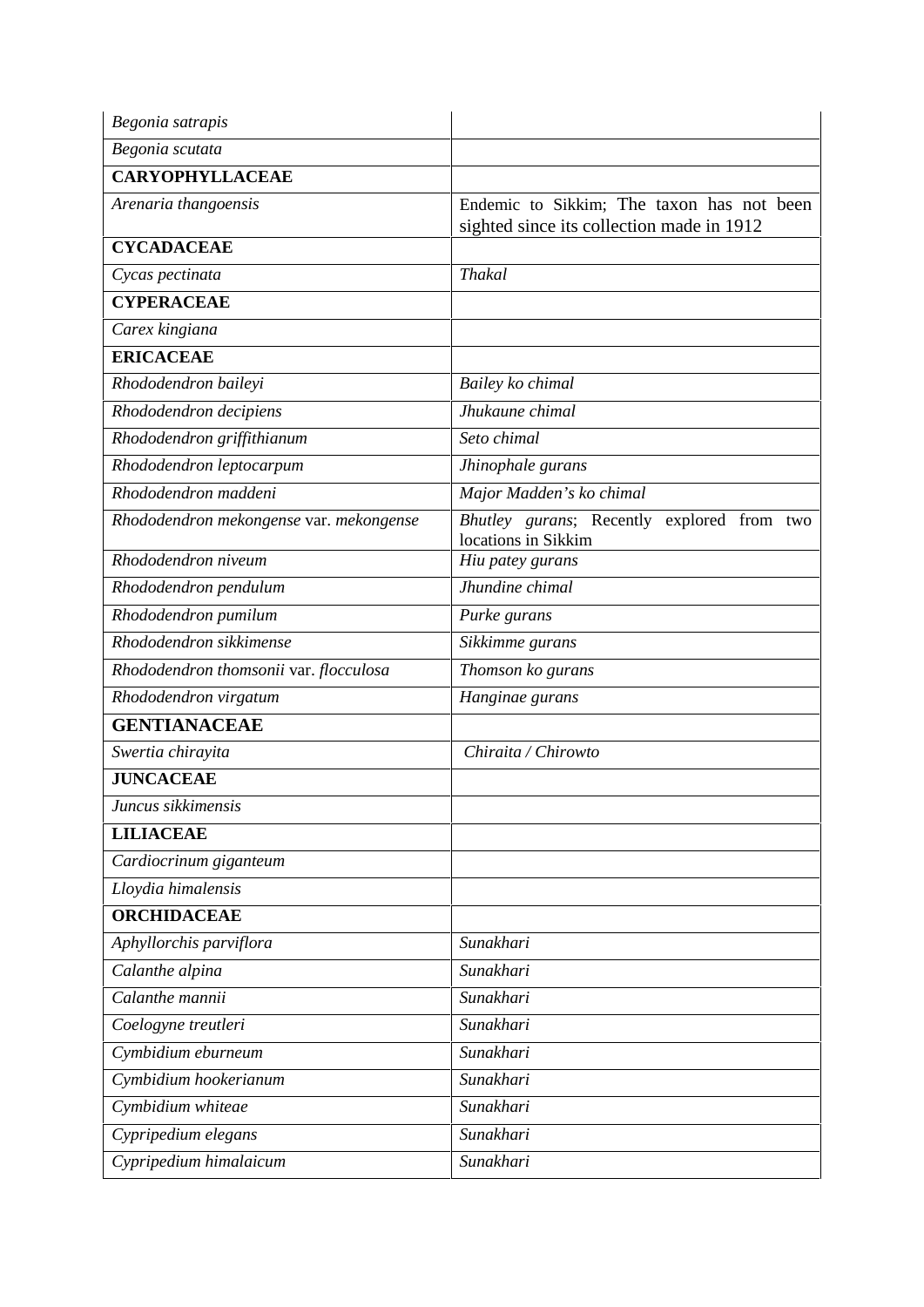| Didiciea cunninghami                              | Sunakhari         |
|---------------------------------------------------|-------------------|
| Diplomeris hirsuta                                | Sunakhari         |
| Paphiopedilum fairieanum                          | Sunakhari         |
| Paphiopedilum venustum                            | Sunakhari         |
| Anoectochilus roxburghii                          | Sunakhari         |
| Cheirostylis griffithii                           | Sunakhari         |
| Cheirostylis moniliformis                         | Sunakhari         |
| Goodyera fumata                                   | Sunakhari         |
| Herpysma longicaulis                              | Sunakhari         |
| Myrmechis bakhimensis                             | Sunakhari         |
| Odontochilus clarkei                              | Sunakhari         |
| Odontochilus crispus                              | Sunakhari         |
| Odontochilus tortus                               | Sunakhari         |
| Rhomboda lanceolata                               | Sunakhari         |
| Rhomboda longifolia                               | Sunakhari         |
| Zeuxine glandulosa                                | Sunakhari         |
| Zeuxine reflexa                                   | Sunakhari         |
| <b>POACEAE</b>                                    |                   |
| Sinarundinaria pantlingii                         | Rani malingo      |
| Sinarundinaria microphylla                        | Deonigalo         |
| <b>PODOPHYLLACEAE</b>                             |                   |
| Sinopodophyllum hexandrum                         | Panchpatey        |
| <b>POLYPODIACEAE</b>                              |                   |
| Christiopteris tricuspis                          | Uniu/Fern         |
| <b>RANUNCULACEAE</b>                              |                   |
| Aconitum ferox                                    | <b>Bikh</b>       |
| <b>ROSACEAE</b>                                   |                   |
| Cotoneaster simonsii                              |                   |
| <b>SCROPHULARIACEAE</b>                           |                   |
| Picrorhiza kurrooa                                | Kutki             |
| <b>TAXACEAE</b>                                   |                   |
| Taxus wallichiana var. wallichiana                | Dhengre salla     |
| <b>THELYPTERIDACEAE</b>                           |                   |
| Thelypteris (Oreopteris) elwesii                  | Uniu/Fern         |
| <b>VALERIANACEAE</b>                              |                   |
| Nardostachys grandiflora                          | <b>Jatamansi</b>  |
| Valeriana hardwickii                              | Nakkali jatamansi |
| Valeriana jatamansi                               | Nakkali jatamansi |
| <b>THREATENED LIVERWORTS AND</b><br><b>MOSSES</b> |                   |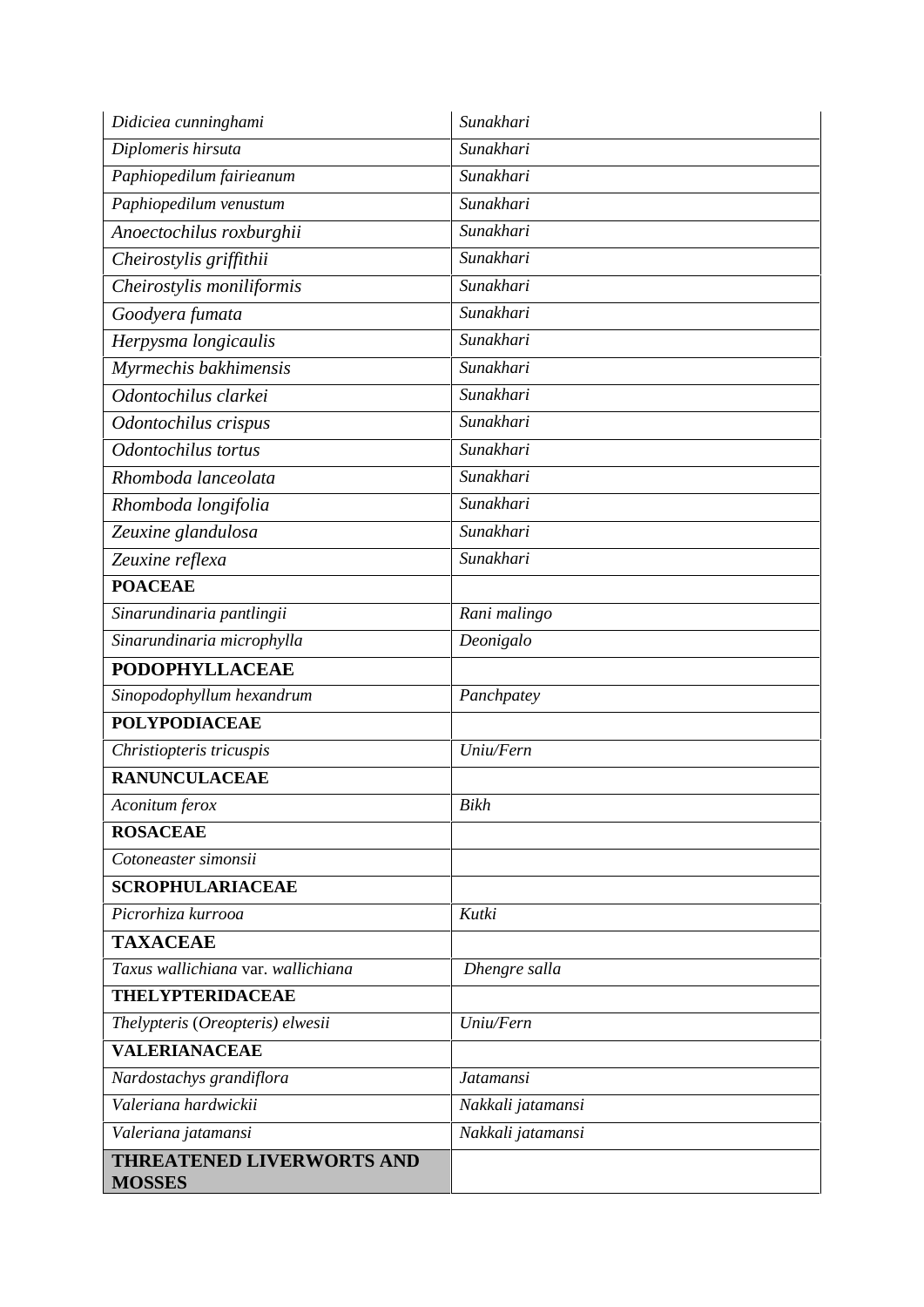| <b>ACROBOLBACCEAE</b>                                                                                       |                                                                                   |
|-------------------------------------------------------------------------------------------------------------|-----------------------------------------------------------------------------------|
| Acrobolbus ciliates                                                                                         | Interesting plant collected after long interval<br>from Sikkim                    |
| <b>CALYPOGEIACEAE</b>                                                                                       |                                                                                   |
| Calypogeia aerugenosa                                                                                       |                                                                                   |
| <b>LEJEUNEACEAE</b>                                                                                         |                                                                                   |
| Cololejeunea tixieriana                                                                                     |                                                                                   |
| Lejeunea kashyapii                                                                                          |                                                                                   |
| Lejeunea mehrana                                                                                            | Recently described as new species from<br>Sikkim                                  |
| Lejeunea papilionacea                                                                                       | Have recently been recorded for the first time<br>in Indian bryoflora from Sikkim |
| <b>LEPIDOZIACEAE</b>                                                                                        |                                                                                   |
| Kurzia tenerrima                                                                                            |                                                                                   |
| <b>PLAGIOCHILACEAE</b>                                                                                      |                                                                                   |
| Plagiochila himalayana                                                                                      |                                                                                   |
| <b>METZGERIACEAE</b>                                                                                        |                                                                                   |
| Metzgeria conjugata                                                                                         | Have recently been recorded for the first time<br>in Indian bryoflora from Sikkim |
| Metzgeria macrospor                                                                                         |                                                                                   |
| <b>THREATENED BRYOPHYTES</b> (as per The<br>2000 IUCN World Red List of Bryophytes)<br><b>CYATHODIACEAE</b> |                                                                                   |
| Cyathodium acrotrichum                                                                                      | Supposedly an endemic species                                                     |
| <b>HAPLOMITRIACEAE</b>                                                                                      |                                                                                   |
| Haplomitrium blumii                                                                                         |                                                                                   |
| Haplomitrium hookeri                                                                                        |                                                                                   |
| <b>JUNGERMANNIACEAE</b>                                                                                     |                                                                                   |
| Diplocolea sikkimensis A                                                                                    | Known from two localities in India (Sikkim)<br>and one in Nepal                   |
| <b>TAKAKIACEAE</b>                                                                                          |                                                                                   |
| Takakia ceratophylla                                                                                        |                                                                                   |

## **2A. DRAFT LIST OF THREATENED WILD ANIMALS IN SIKKIM (AS PER THE IUCN RED LIST VERSION 2014.3);** Compiled with help of local and WII Dehradun experts

| CR (Critical), EN (Endangered), VU (Vulnerable), NT (Near threatened), LC (Least Concern) |
|-------------------------------------------------------------------------------------------|
|-------------------------------------------------------------------------------------------|

| Class          | Common name      | <b>Scientific Name</b> | <b>IUCN</b> status |    |    |                |    |
|----------------|------------------|------------------------|--------------------|----|----|----------------|----|
| <b>Mammals</b> |                  |                        | СR                 | EN | VU | N <sub>T</sub> | ∟∪ |
|                | <b>Dhole</b>     | Cuon alpinus           |                    | EN |    |                |    |
|                | Snow leopard     | Panthera uncia         |                    | EN |    |                |    |
|                | Alpine musk deer | Moschus chrysogaster   |                    | EN |    |                |    |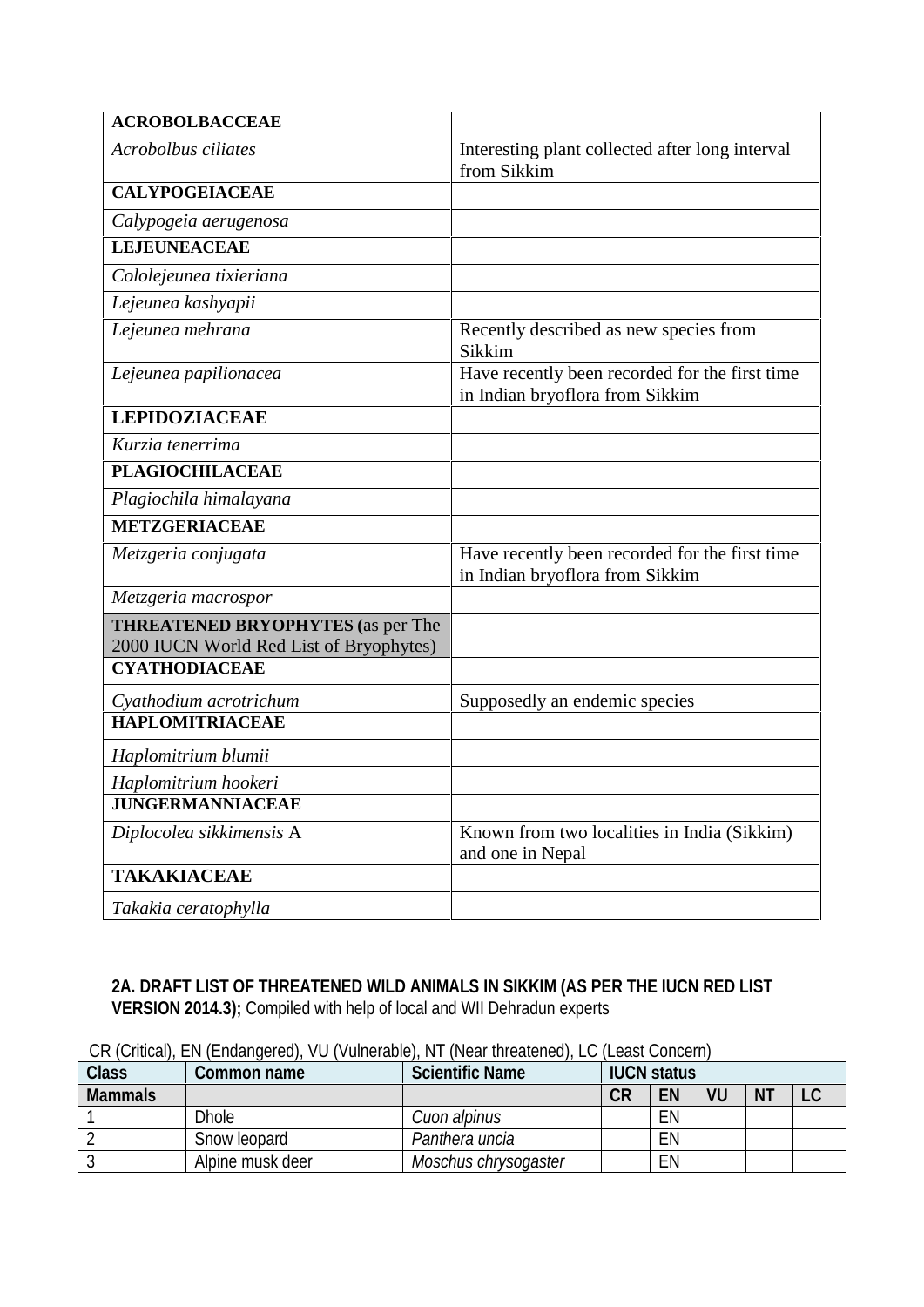| 4               | Himalayan musk deer                         | Moschus leucogaster           |           | EN |    |           |  |
|-----------------|---------------------------------------------|-------------------------------|-----------|----|----|-----------|--|
| 5               | Black musk deer                             | Moschus fuscus                |           | EN |    |           |  |
| 6               | Asiatic black bear                          | Ursus thibetanus              |           |    | VU |           |  |
| 7               | Red panda                                   | Ailurus fulgens               |           |    | VU |           |  |
| 8               | Marbled cat                                 | Pardofelis marmorata          |           |    | VU |           |  |
| 9               | Clouded leopard                             | Neofelis nebulosa             |           |    | VU |           |  |
| 10              | Binturong                                   | Arctictis binturong           |           |    | VU |           |  |
| 11              | Eurasian otter                              | Lutra lutra                   |           |    |    | <b>NT</b> |  |
| 12              | Asiatic golden cat                          | Catopuma temminckii           |           |    |    | <b>NT</b> |  |
| 13              | Pallas's Cat                                | Otocolobus manul              |           |    |    | NT        |  |
| 14              | Common leopard                              | Panthera pardus               |           |    |    | NT        |  |
| 15              | Himalayan goral                             | Naemorhedus goral             |           |    |    | NT        |  |
| 16              | Himalayan serow                             | Capricornis thar              |           |    |    | <b>NT</b> |  |
| 17              | Tibetan Argali                              | Ovis ammon                    |           |    |    | <b>NT</b> |  |
| 18              | Tibetan gazelle                             | Procapra picticaudata         |           |    |    | ΝT        |  |
| 19              | Large Indian civet                          | Viverra zibetha               |           |    |    | NT        |  |
| 20              | Pale weasel                                 | Mustela altaica               |           |    |    | NT        |  |
| 21              | Assamese macaque                            | Macaca assamensis             |           |    |    | NT        |  |
| 22              | Himalayan Tahr                              | Hemitragus jemlahicus         |           |    |    | NT        |  |
| 23              | <b>Takin</b>                                | <b>Budorcas taxicolor</b>     |           |    | VU |           |  |
| 24              | Gaur                                        | Bos gaurus                    |           |    | VU |           |  |
| <b>Birds</b>    |                                             |                               |           |    |    |           |  |
| 1               | Red-headed vulture                          |                               | <b>CR</b> |    |    |           |  |
| $\sqrt{2}$      |                                             | Sarcogyps calvus              | <b>CR</b> |    |    |           |  |
| 3               | White-rumped vulture                        | Gyps bengalensis              | <b>CR</b> |    |    |           |  |
|                 | Baer's pochard<br><b>Beautiful nuthatch</b> | Aythya baeri<br>Sitta formosa |           |    | VU |           |  |
| 4               |                                             |                               |           |    |    |           |  |
| 5               | Black-necked crane                          | Grus nigricollis              |           |    | VU |           |  |
| 6               | <b>Chestnut-breasted Partridge</b>          | Arborophila mandellii         |           |    | VU |           |  |
| $\overline{1}$  | <b>Greater Spotted Eagle</b>                | Aquila clanga                 |           |    | VU |           |  |
| 8               | Grey-crowned Prinia                         | Prinia cinereocapilla         |           |    | VU |           |  |
| 9               | Hodgson's Bushchat                          | Saxicola insignis             |           |    | VU |           |  |
| 10              | Lesser Kestrel                              | Falco naumanni                |           |    | VU |           |  |
| 11              | Palla's Fish Eagle                          | Haliaeetus leucoryphus        |           |    | VU |           |  |
| 12              | Rufous-necked Hornbill                      | Aceros nipalensis             |           |    | VU |           |  |
| 13              | Slender-billed Babbler                      | Turdoides longirostris        |           |    | VU |           |  |
| 14              | <b>Wood Snipe</b>                           | Gallinago nemoricola          |           |    | VU |           |  |
| 15              | <b>Blyth's Kingfisher</b>                   | Alcedo hercules               |           |    |    | <b>NT</b> |  |
| 16              | <b>Cinereous Vulture</b>                    | Aegypius monachus             |           |    |    | <b>NT</b> |  |
| 17              | Firethroat                                  | Luscinia pectardens           |           |    |    | <b>NT</b> |  |
| 18              | <b>Giant Babax</b>                          | Babax waddelli                |           |    |    | <b>NT</b> |  |
| 19              | <b>Great Hornbill</b>                       | <b>Buceros bicornis</b>       |           |    |    | <b>NT</b> |  |
| 20              | Rufous-throated                             | Spelaeornis caudatus          |           |    |    | <b>NT</b> |  |
|                 | Wrenbabbler                                 |                               |           |    |    |           |  |
| 21              | Rusty-bellied Shortwing                     | Brachypteryx hyperythra       |           |    |    | <b>NT</b> |  |
| 22              | Satyr Tragopan                              | Tragopan satyra               |           |    |    | <b>NT</b> |  |
| $\overline{23}$ | Ward's Trogon                               | Harpactes wardii              |           |    |    | <b>NT</b> |  |
| 24              | Yellow-rumped Honeyguide                    | Indicator xanthonotus         |           |    |    | NT        |  |
| <b>Reptiles</b> |                                             |                               |           |    |    |           |  |